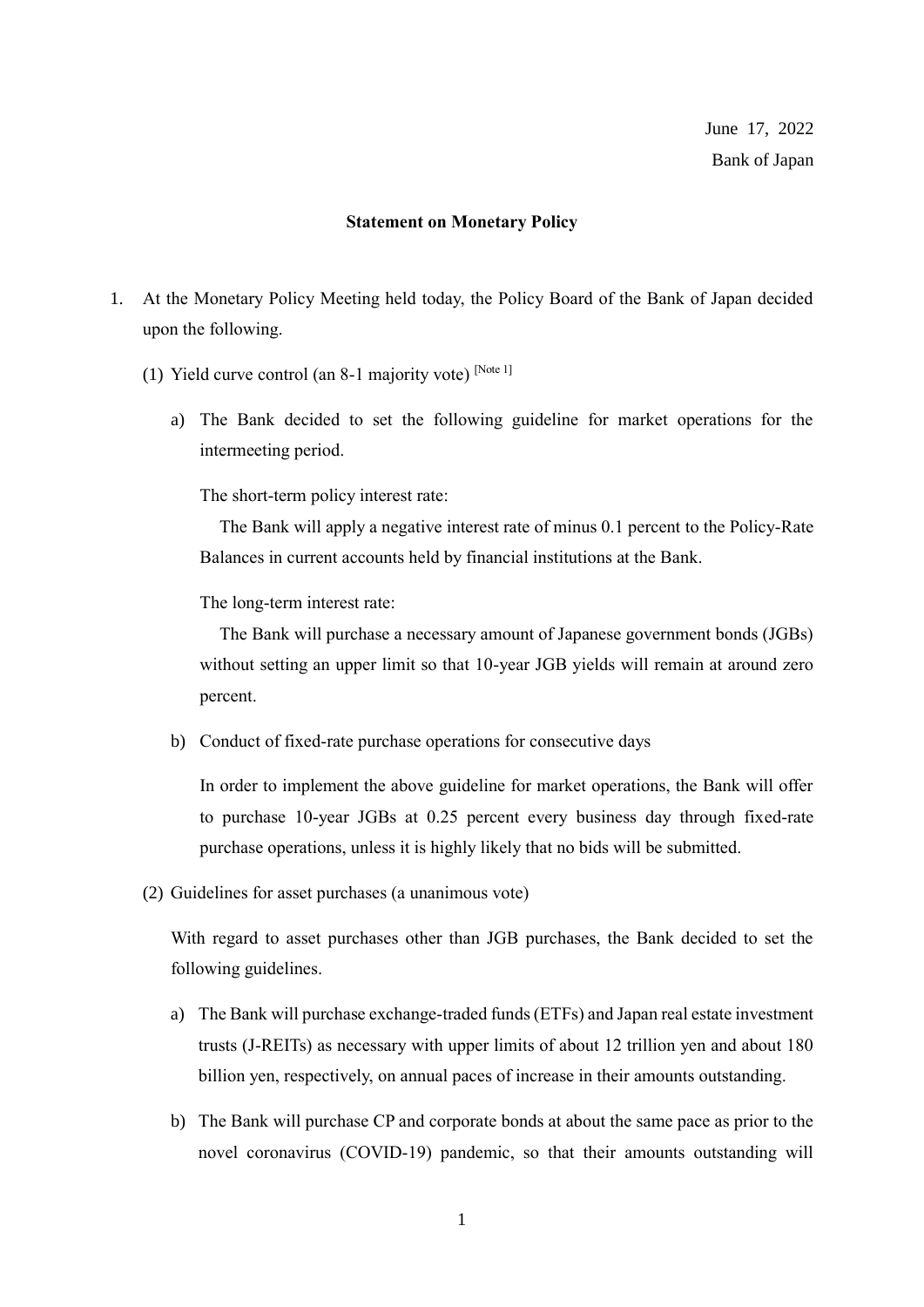gradually return to pre-pandemic levels, namely, about 2 trillion yen for CP and about 3 trillion yen for corporate bonds.

- 2. Japan's economy has picked up as a trend, although some weakness has been seen in part, mainly due to the impact of COVID-19 and a rise in commodity prices. Overseas economies have recovered on the whole, albeit with some weakness seen in part. Exports and industrial production have continued to increase as a trend, but the effects of supply-side constraints have intensified lately. Business sentiment has seen a pause in its improvement recently, mainly due to the impact of supply-side constraints and the rise in commodity prices. Corporate profits have been at high levels on the whole. Business fixed investment has picked up, although weakness has been seen in some industries. The employment and income situation has remained relatively weak on the whole, although improvement has been seen in some parts. Private consumption has picked up, particularly for services consumption, with the impact of COVID-19 waning. Housing investment has been more or less flat. Public investment has been relatively weak. Financial conditions have been accommodative on the whole, although weakness in firms' financial positions has remained in some segments. On the price front, with the effects of a reduction in mobile phone charges dissipating, the year-on-year rate of change in the consumer price index (CPI, all items less fresh food) has been at around 2 percent, mainly due to rises in energy and food prices. Meanwhile, inflation expectations, particularly shortterm ones, have risen.
- 3. Japan's economy is likely to recover, with the impact of COVID-19 and supply-side constraints waning and with support from an increase in external demand, accommodative financial conditions, and the government's economic measures, although it is expected to be under downward pressure stemming from the rise in commodity prices due to factors such as the situation surrounding Ukraine. Thereafter, as the negative impact of high commodity prices wanes and a virtuous cycle from income to spending intensifies gradually, Japan's economy is projected to continue growing, albeit more slowly, at a pace above its potential growth rate. The year-on-year rate of increase in the CPI (all items less fresh food) is likely to be at around 2 percent for the time being due to the impact of rises in energy and food prices, but it is expected to decelerate thereafter because the positive contribution of the rise in energy prices to the CPI is likely to wane. Meanwhile, the year-on-year rate of change in the CPI (all items less fresh food and energy) is expected to moderately increase in positive territory on the back of improvement in the output gap and rises in medium- to long-term inflation expectations and wage inflation, and partly also of a pass-through of raw material cost increases.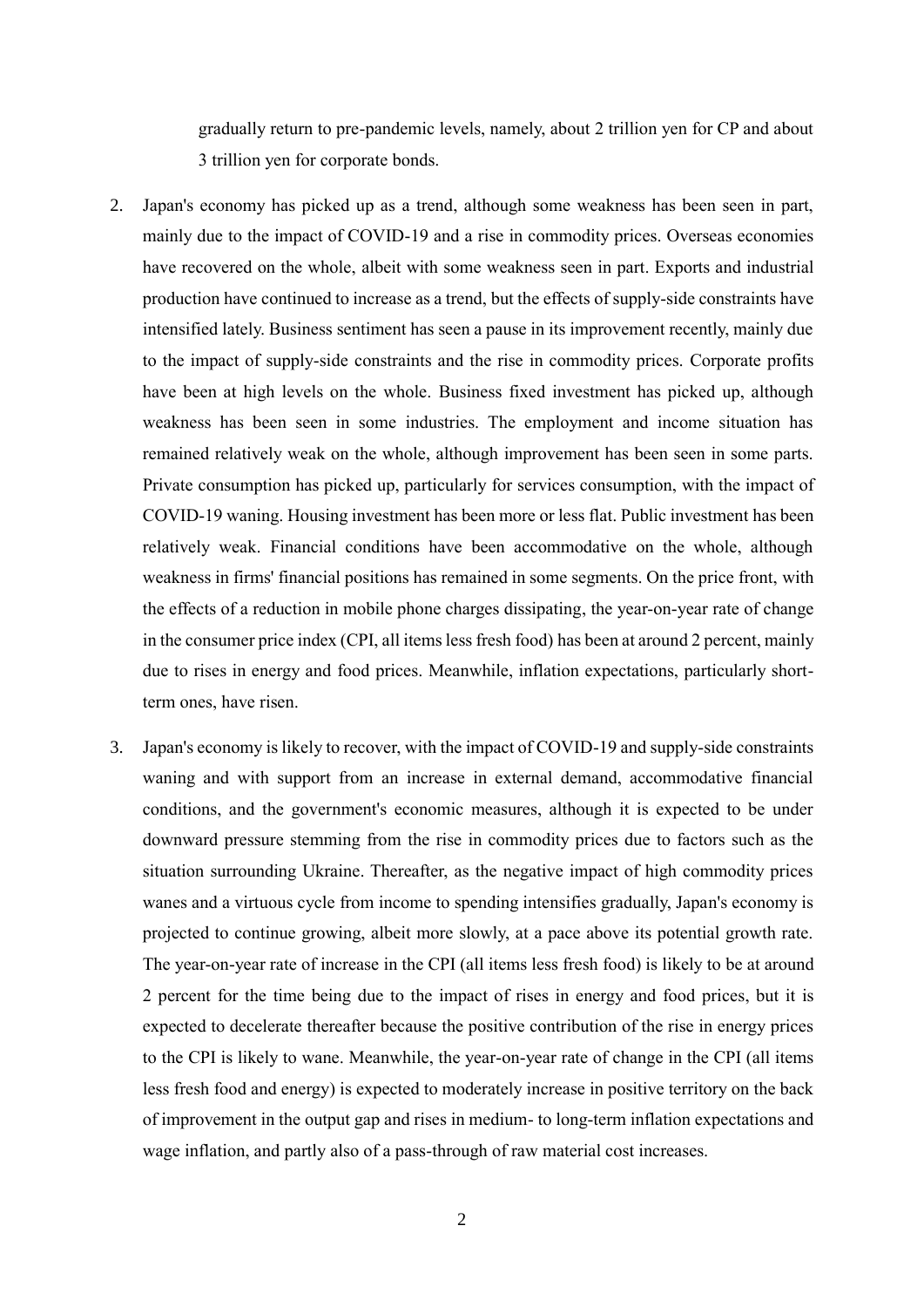- 4. Concerning risks to the outlook, there remain extremely high uncertainties for Japan's economy, including the course of COVID-19 at home and abroad and its impact, developments in the situation surrounding Ukraine, and developments in commodity prices and overseas economies. In this situation, it is necessary to pay due attention to developments in financial and foreign exchange markets and their impact on Japan's economic activity and prices.
- 5. The Bank will continue with Quantitative and Qualitative Monetary Easing (QQE) with Yield Curve Control, aiming to achieve the price stability target of 2 percent, as long as it is necessary for maintaining that target in a stable manner. It will continue expanding the monetary base until the year-on-year rate of increase in the observed CPI (all items less fresh food) exceeds 2 percent and stays above the target in a stable manner.

For the time being, while closely monitoring the impact of COVID-19, the Bank will support financing, mainly of firms, and maintain stability in financial markets, and will not hesitate to take additional easing measures if necessary; it also expects short- and long-term policy interest rates to remain at their present or lower levels. [Note 2]

<sup>[</sup>Note 1] Voting for the action: Mr. KURODA Haruhiko, Mr. AMAMIYA Masayoshi, Mr. WAKATABE Masazumi, Mr. SUZUKI Hitoshi, Mr. ADACHI Seiji, Mr. NAKAMURA Toyoaki, Mr. NOGUCHI Asahi, and Ms. NAKAGAWA Junko. Voting against the action: Mr. KATAOKA Goushi. Mr. Kataoka dissented, considering that it was desirable to further strengthen monetary easing by lowering shortand long-term interest rates, with a view to encouraging firms to make active business fixed investment for the post-COVID-19 era.

<sup>[</sup>Note 2] Mr. Kataoka dissented, considering that further coordination of fiscal and monetary policy was necessary and it was appropriate for the Bank to revise the forward guidance for the policy rates to relate it to the price stability target.